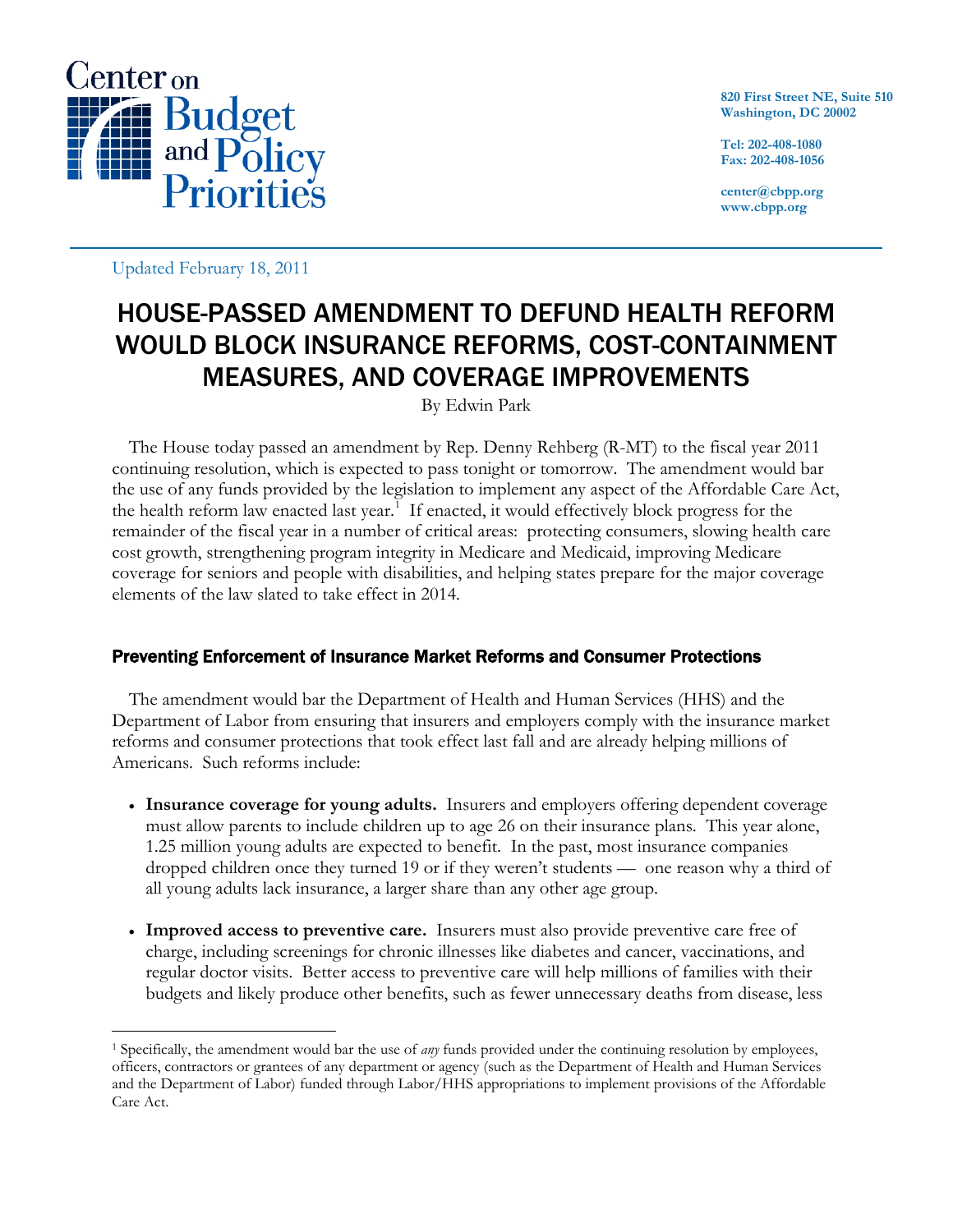spending on costly and avoidable illnesses, and a healthier population overall.

- **Protections for children with serious illnesses.** Insurance companies are barred from denying coverage to children with pre-existing health conditions like cancer, autism, or diabetes. As a result, for the first time in most states, families with children with serious illnesses, chronic conditions, or special health care needs can buy coverage for their children in the individual health insurance market.
- **No more arbitrary lifetime limits on coverage or denials of coverage once people get**  sick. The Affordable Care Act bars insurers from imposing "lifetime limits" on benefits. As a result, people who get cancer or another illness that requires expensive treatments won't have to worry that their benefits will run out or that the expensive treatments will push them into bankruptcy — or worse, that coverage limits will prevent them from getting lifesaving care. Also, insurers can no longer cut off care for people once they develop serious illnesses and need expensive medical care.

### Halting Initiatives to Help Slow Health Cost Growth

The amendment would bar HHS from moving forward on Affordable Care Act initiatives designed to help slow the growth in costs throughout the U.S. health care system, including:

- **Transforming how health care is delivered.** The Affordable Care Act includes a number of experiments and demonstration projects to change how health care is delivered in Medicare and Medicaid to lower costs and improve quality. Examples include using physician-led organizations called accountable care organizations to improve collaboration among primarycare and specialty doctors in order to improve care for patients while restraining costs, and paying hospitals and other facilities in ways that help ensure people get the care they need after they are discharged, in order to avert costly readmissions.
- **Improving coordination of care for "dual eligibles."** HHS is also beginning to fund collaborative efforts between Medicare and state Medicaid programs to better coordinate care for low-income Medicare beneficiaries also eligible for Medicaid. This group of beneficiaries tends to be in poorer health than other beneficiary groups and to need more care. Improved coordination holds the promise of improving health care quality while containing costs.

#### Blocking Antifraud Initiatives

The amendment would bar HHS from implementing Affordable Care Act provisions designed to better combat fraud and abuse in Medicare and Medicaid, including:

• **Expanded efforts to recover improper payments.** The Affordable Care Act gave HHS new authority to identify and recover overpayments by expanding an existing Medicare auditing process to cover Medicare Advantage, the Medicare Part D prescription drug benefit, and Medicaid.